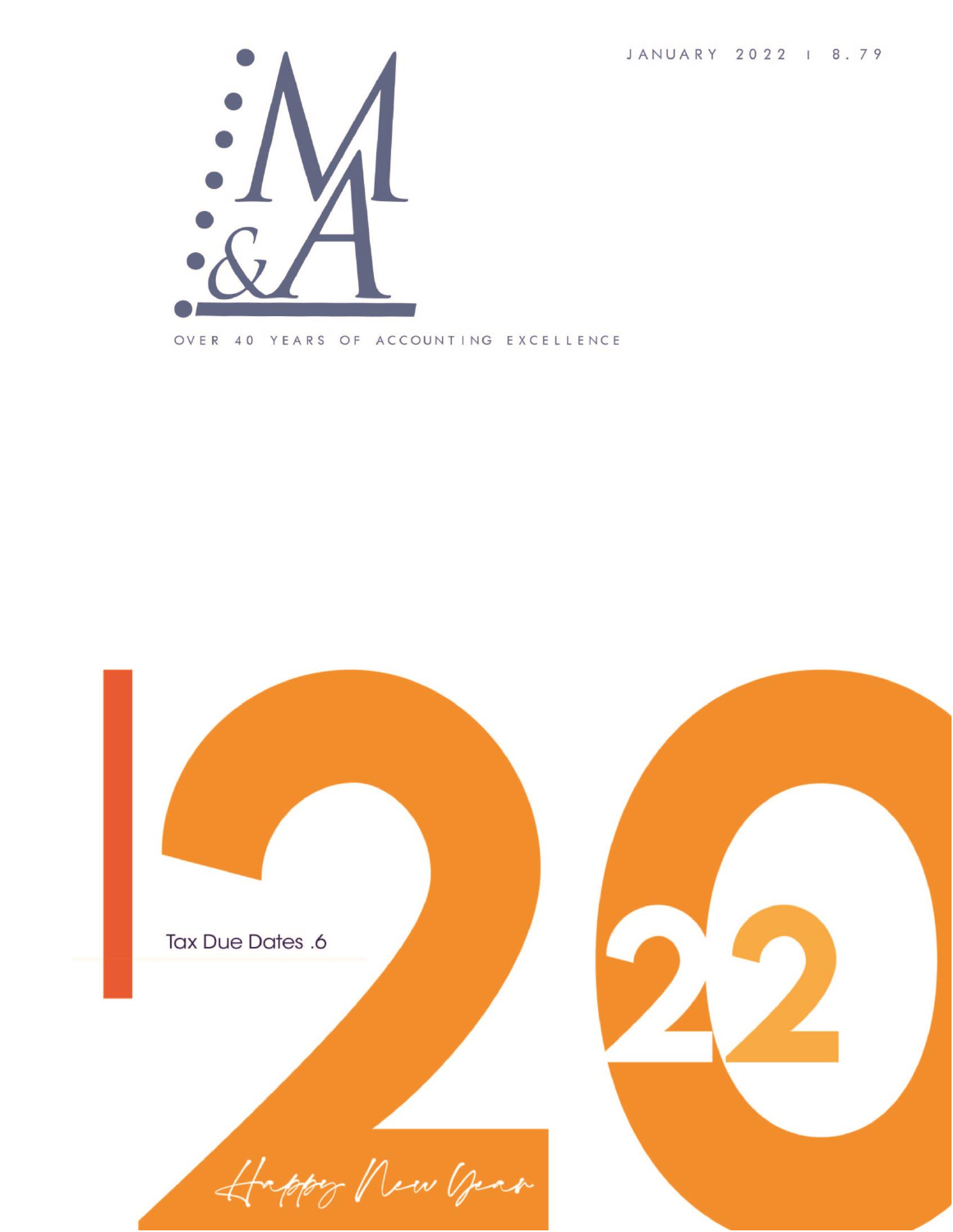

*Newsletter*

MBAYA AND ASSOCIATES **And Accept and Accept and Accept and Accept** January 2022 | Issue 079 | Volume 8

#### **Introduction**

Happy new year 2022 and warm greetings from all us at M&A. We hope you and your families had some time to take a break and bond during the December festivities while keeping safe. We are pleased with the lively and fruitful engagements we had in the previous editions of our newsletter. We now release our first edition of the year 2022 tax newsletter. The newsletter covers recent important developments in Kenya's tax regime. We are grateful for your interaction and are happy to be of service to you.

On the right column of the newsletter, you will find contact details for the senior members of our team who can help answer any questions you may have about the issues highlighted in this newsletter or any other matter.

We are interested in your feedback on the items covered and what topics you would like covered in the future. Please provide any feedback at [tax@mbaya.co.ke.](tax@mbaya.co.ke)

In this issue

• • • *Capital Gains Tax » 2*

**Contacts** 

Head Office 3rd Floor, Western Heights Karuna Road, Westlands P. O. Box 45390 – 00100 Nairobi, Kenya Tel. +254(20)4443868 254 20 4448938 254 20 4446466 Fax: 254 20 4449819 **Mike Mbaya | Managing Partner** Email: mike@mbaya.co.ke **Muhungi Kanyoro | Partner** Email: mkanyoro@mbaya.co.ke **Andrew Bulemi | Partner** Email: abulemi@mbaya.co.ke **Leah Nganga | Partner** Email: lwambui@mbaya.co.ke **Abner Fundi | Outsourcing Dept. Manager** Email: abner.fundi@mbaya.co.ke **Kevin Njenga | Tax Manager** Email: knjenga@mbaya.co.ke **Darlyn Mbaya | Manager and Partner Savanna Associates** Email: darlyn@mbaya.co.ke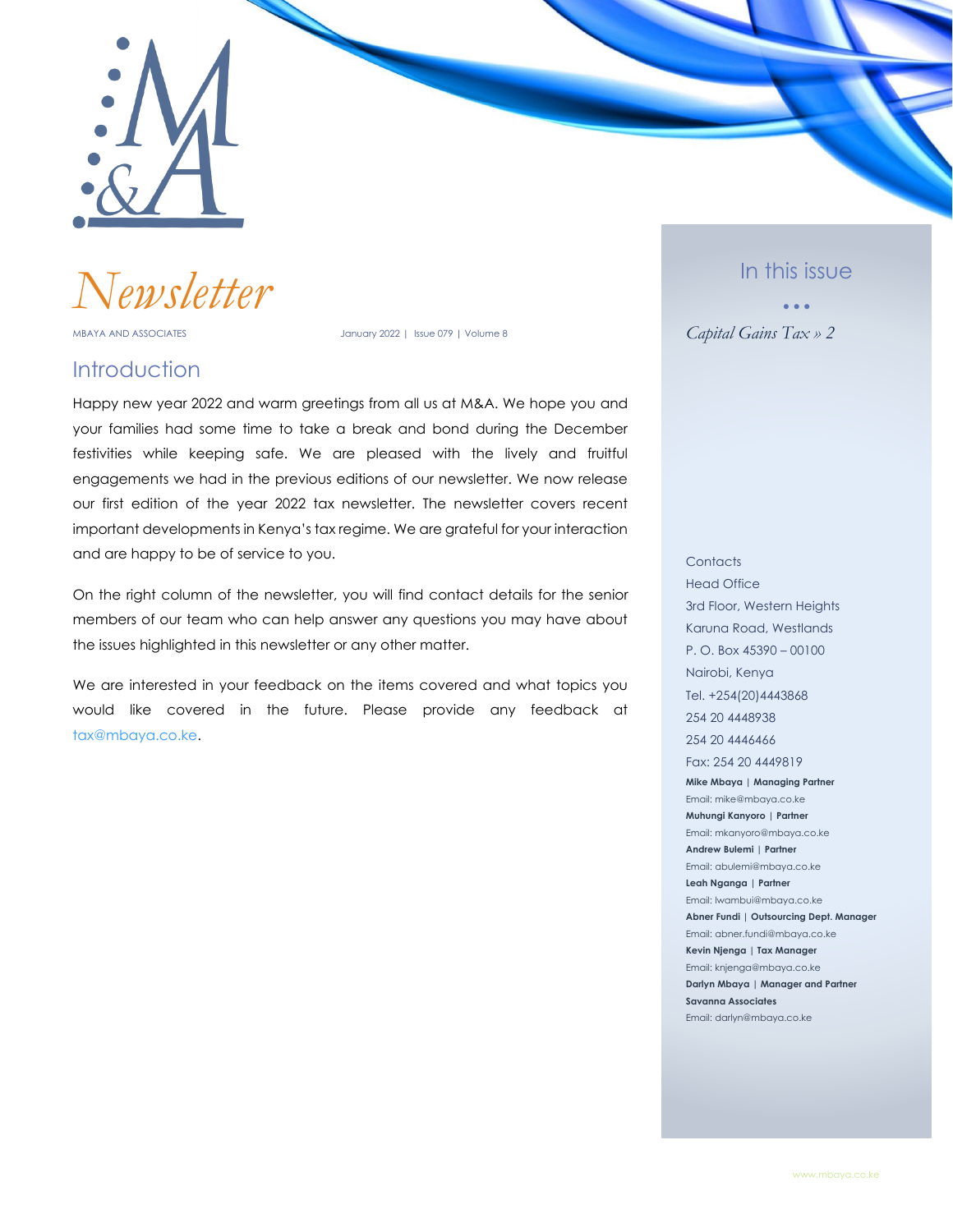

January 2022



# Table of Contents »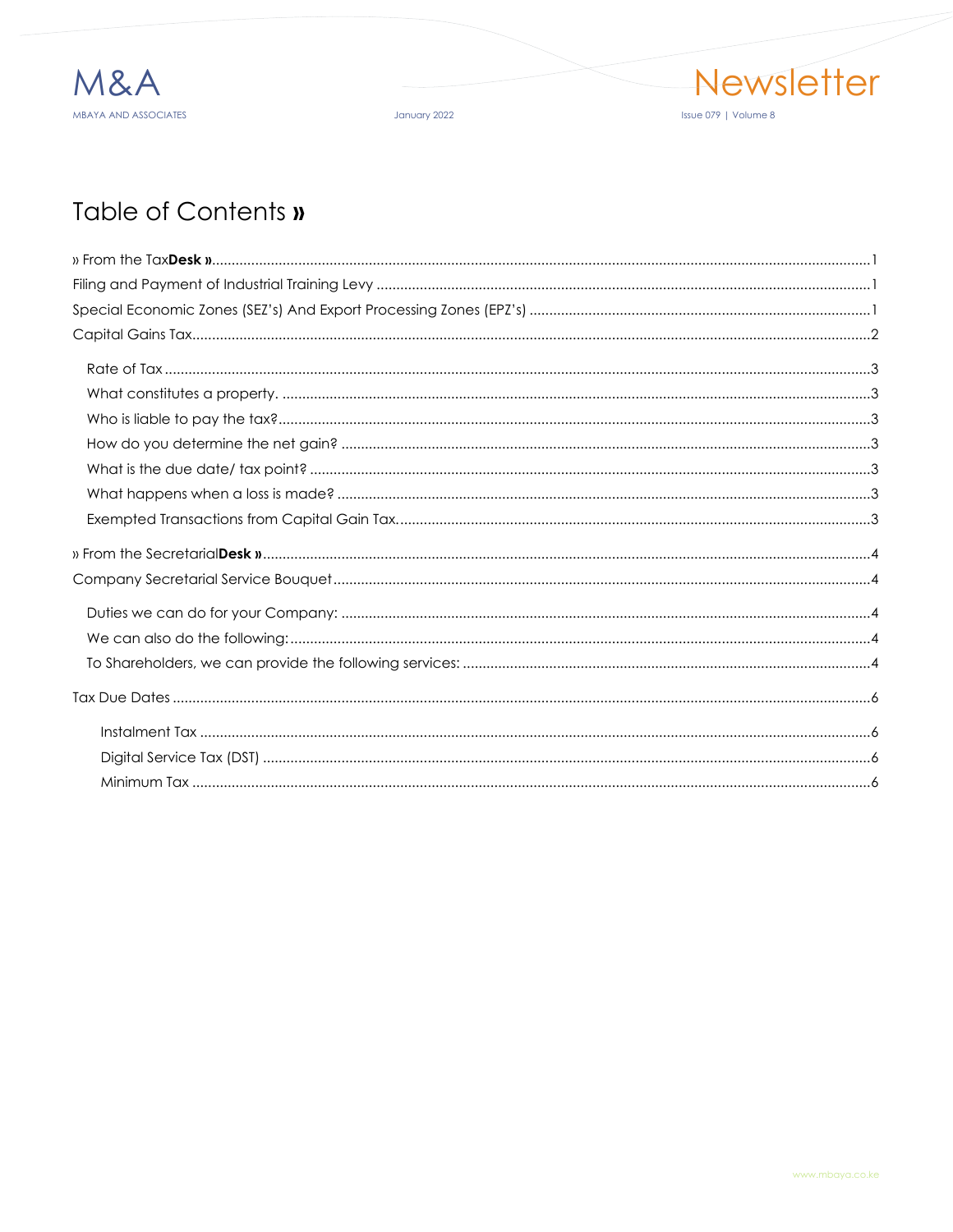<span id="page-3-0"></span>

## <span id="page-3-1"></span>Filing and Payment of Industrial Training Levy

Filing and payment of National Industrial Training Levy is done by KRA in agency by the National Industrial Training Authority (NITA).

The levy is payable at Kshs. 50 per employee per month by all employers who have been in operation for more than 12 months. The levy is payable once, by the 9<sup>th</sup> of the next month following the end of the accounting period.

The filing is done through the normal PAYE return under M1 where the employer populates the employees' details (ID, name PIN & amount) in the PAYE. The amount is calculated at Kshs. 50 per month for the number of months each employee has worked with the employee in that particular year.

Payment of this levy is done just like any other tax through the bank. Processing of the slip is done through the portal (but different from the PAYE payment slip) using the agency revenue and NITA Levy as the tax head and subhead respectively.

# <span id="page-3-2"></span>Special Economic Zones (SEZ's) and Export Processing Zones (EPZ's)

Special Economic Zones, established and defined by the Special Economic Zones Act 2015 refers to designated geographical area where business-enabling policies are implemented and sector-appropriate on-site and off-site infrastructure and utilities are provided for by the Kenyan Government.

SEZ regime provides for a broader array of incentives (tax and non-tax) as compared to EPZ, particularly, the recognition of service industries as having the same status as manufacturing and processing industries.

The policy intention of including the service industry into the SEZ regime is to leverage Kenya's young and educated demographic in industries such as business process outsourcing.

The Special Economic Zone Authority is the regulator of all SEZs. It is responsible for designing, approving, establishing, developing, operating, promoting and regulating an SEZ. It also issues licenses and implements Government policies and programs. Further, the Authority is in charge of determining the investment criteria and investment thresholds for the businesses in the zone and maintains records of the enterprises and residents operating in each zone. An example of an SEZ is **Tatu City** in Kiambu County.

On the other hand, Export Processing Zones (EPZs) are designated parts of Kenya that are aimed at promoting and facilitating export-oriented investments and to develop an enabling environment for such investments. These zones are managed and promoted by the Export Processing Zones Authority.

Export Processing Zones (EPZs) have been in existence in Kenya since 1990. They are governed by the Export Processing Zones Act, 1990. There are currently over 40 gazetted zones in Nairobi, Voi, Athi River, Kerio Valley, Mombasa and Kilifi in various stages of development by both private and public zone developer/operators. An example is **EPZ Athi River** and **Kapric Apparels EPZ Ltd** in Mombasa.

Newsletter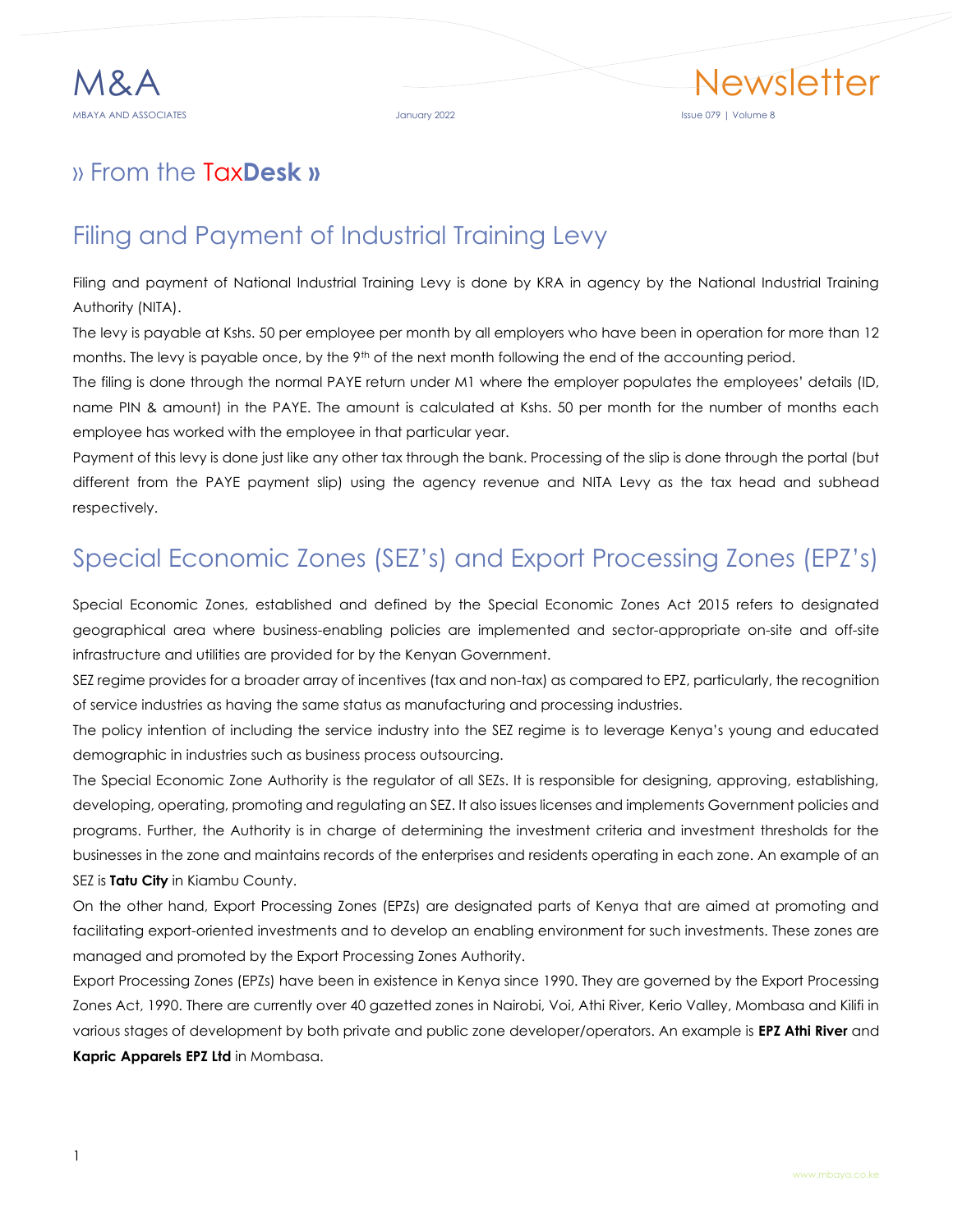

#### **Comparison of the Tax Incentives between EPZs and SEZs.**

| <b>Details</b>                   | <b>EPZ</b>                                                                                                                                                                                                                                                     | <b>SEZ</b>                                                                                                            |
|----------------------------------|----------------------------------------------------------------------------------------------------------------------------------------------------------------------------------------------------------------------------------------------------------------|-----------------------------------------------------------------------------------------------------------------------|
| <b>Value Added Tax</b>           | EPZ enterprises are exempt from<br>VAT registration.<br>The supply of taxable goods and<br>services to EPZs is zero rated.                                                                                                                                     | The supply of taxable good and<br>services to SEZs is zero rated.                                                     |
| <b>Income Tax</b>                | Exempt for the first 10 years (Tax holiday).<br>25% for the next 10 years.<br>30% rate from the 21st year.                                                                                                                                                     | 10% for the first 10 years of<br>operation, and thereafter 15%<br>subsequent years.                                   |
| Investment<br><b>Deduction</b>   | 100% of the capital expenditure<br>on building and machinery in the first year of<br>use.                                                                                                                                                                      | 100% of capital expenditure on<br>building and machinery in the<br>first year of use.                                 |
| <b>Import Declaration</b><br>Fee | Goods destined to EPZs are<br>exempt from Import Declaration<br>Fees.                                                                                                                                                                                          | Goods destined to SEZs are<br>exempt from Import Declaration<br>Fees.                                                 |
| <b>Withholding Tax</b>           | Dividends and other payments<br>to non-residents during the 10<br>year tax holiday.<br>Subsequently, withholding tax<br>for non-residents applies as<br>follows:<br>Interest: 15%<br>Dividend: 10%<br>Management & Professional<br>Fees: 20%<br>Royalties: 20% | Payments to non-residents:<br>Interest: 5%<br>Dividend: 0%<br>Management & Professional<br>Fees: 5%<br>Royalties: 5%. |

## <span id="page-4-0"></span>Capital Gains Tax

Capital Gains Tax is a tax chargeable on the whole of a gain which accrues to:

- An individual on transfer of land and shares excluding those listed on the NSE or
- A company on transfer of assets and shares excluding those listed on the NSE.

The tax was suspended in 1985 and later reintroduced effective 1st January 2015. The said property should be situation in Kenya, whether or not the property was acquired before 1st January 2015.

Newsletter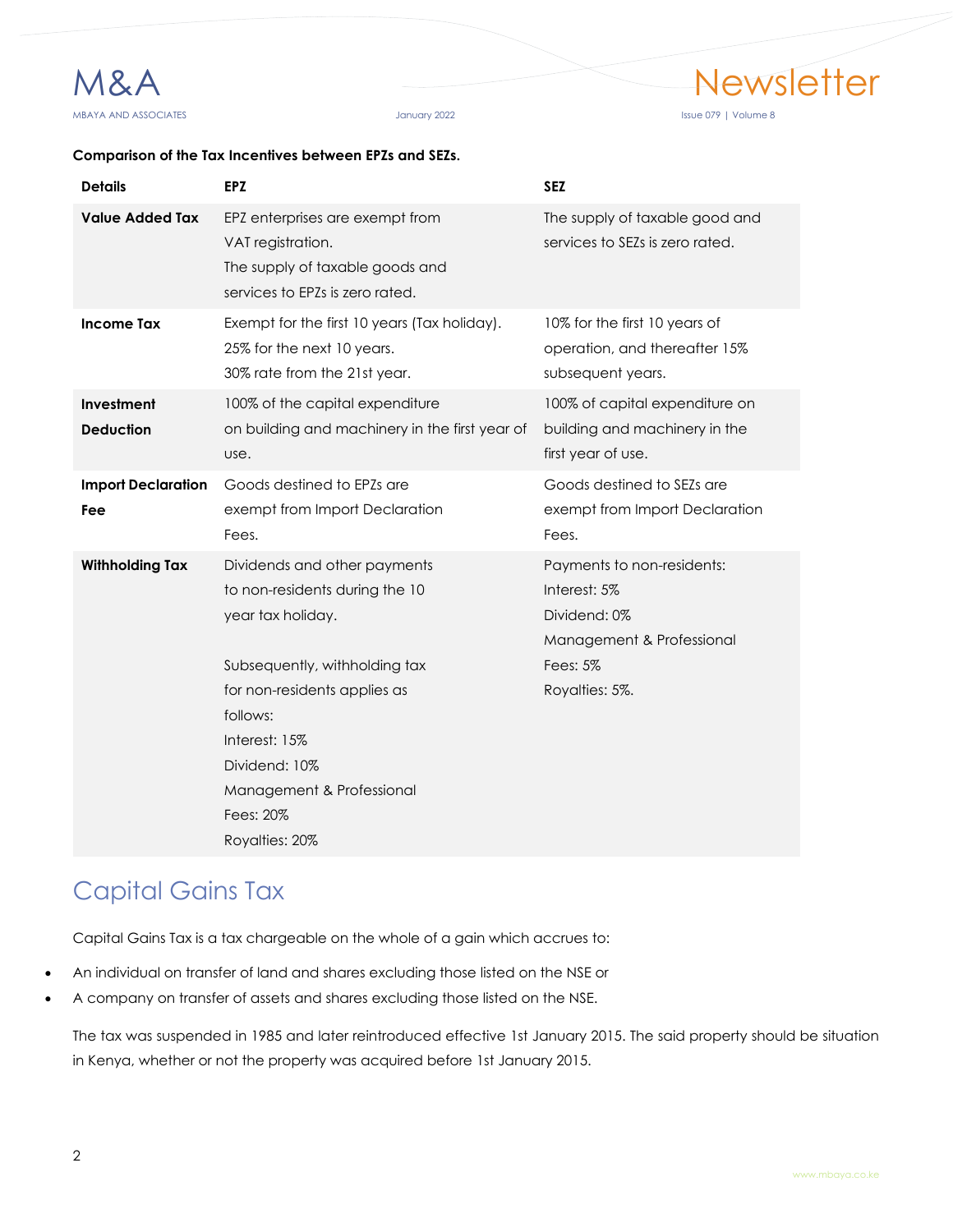

### <span id="page-5-0"></span>Rate of Tax

The rate of tax is 5% of the net gain. It is a final tax and cannot be offset against other income.

### <span id="page-5-1"></span>What constitutes a property.

The definition of 'property' is widely drawn. It refers to land, buildings and marketable securities including securities in Kenyan resident private companies (though a specific exemption from CGT exists for securities listed in NSE).

#### <span id="page-5-2"></span>Who is liable to pay the tax?

The tax is to be paid by the person (resident or non-resident) transferring the property, referred to as transferor. The transferor can either be an individual or a corporate body.

### <span id="page-5-3"></span>How do you determine the net gain?

The net gain is the excess of the transfer value over the adjusted cost of the property that has been transferred. It is this excess that is subjected to tax at 5%.

The **Transfer Value** of the property is the amount or value of consideration or compensation for transfer of the property less incidental costs on such transfer.

The **Adjusted Cost** is the sum of the cost of acquisition or construction of the property; expenditure for enhancement of value and/or preservation of the property; cost of defending title or right over property, if any; and the incidental costs of acquiring the property. The adjusted cost shall be reduced by any amounts that have been previously allowed under section 15 (2) of the Income Tax Act.

### <span id="page-5-4"></span>What is the due date/ tax point?

The tax should be paid upon transfer of property but not later than the 20<sup>th</sup> day of the month following that in which the transfer was made.

#### <span id="page-5-5"></span>What happens when a loss is made?

The loss may be carried forward to be offset/ deducted against a gain of a similar nature at a future date.

### <span id="page-5-6"></span>Exempted Transactions from Capital Gain Tax.

- Transfer of property between spouses.
- Transfer of property within a group as part of a re-organization or re-construction.
- Transfer of title of immovable property to a registered family trust.
- Issuance by a company of its own shares.
- Disposal of property for purpose of administering the estate of a deceased person.

Newsletter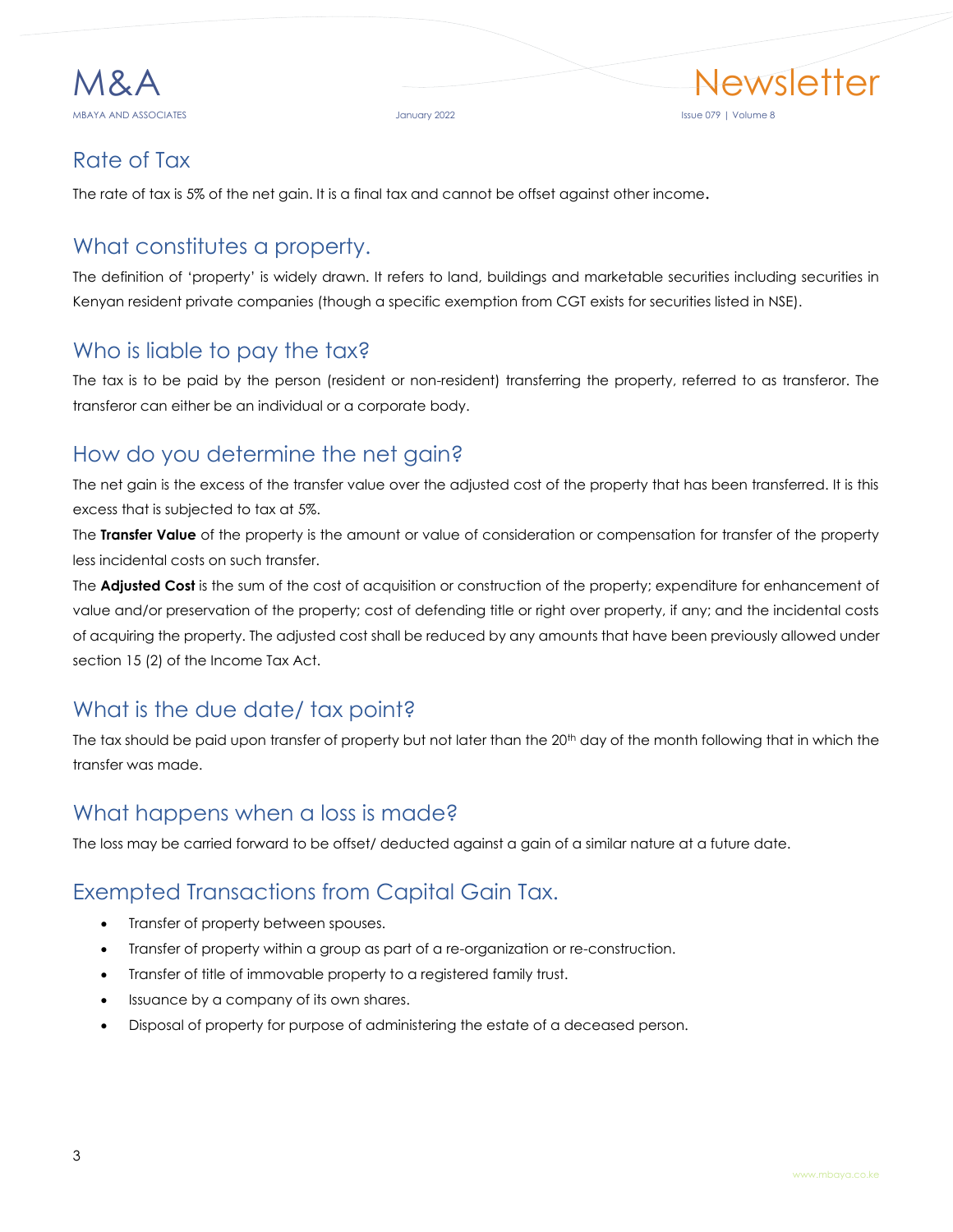Newsletter

## <span id="page-6-0"></span>» From the Secretarial**Desk »**

## <span id="page-6-1"></span>Company Secretarial Service Bouquet

In this issue we mention duties that we as your Company Secretary can do for you.

#### <span id="page-6-2"></span>Duties we can do for your Company:

- Monitor and ensure compliance with relevant laws, statutory regulations, codes of governance and global best practices in corporate governance in the organization.
- Ensure that the procedure for directors' appointment is properly carried out.
- Ensure that the annual returns are promptly filed with relevant authorities.
- Ensure accurate recording of minutes of all meetings and certify that the minute books are properly maintained.
- Participate in the implementation of the corporate strategy.
- Provide guidance and advice within the organization on matters of business ethics and good governance.
- Ensure that an annual Governance Audit is carried out by a competent qualified professional accredited by the Institute for that purpose.
- Ensure that the recommendations from the Governance Audit are considered by the Board in a formal Board meeting
- To oversee a governance self-assessment and preparation of governance report in a format approved by the Institute

#### <span id="page-6-3"></span>We can also do the following:

- Participate as a key member in corporate mergers, acquisitions and disposals in protecting the organization's interests by ensuring that due diligence have been undertaken.
- Ensure that procedures are in place to allow adequate historical archives are maintained
- Maintain the following registers:
	- a. Conflict of interest register
	- b. Register of charges and debentures
	- c. Members registers
	- d. Register of directors and secretaries
	- e. Seal register (where applicable)
- Coordinate the publication and distribution of the Organization's annual report and accounts and interim statements, in consultation with the Organization's internal and external advisors.
- Maintain the Organization's register of members; dealing with transfers and other matters affecting shareholding.

#### <span id="page-6-4"></span>To Shareholders, we can provide the following services:

- Facilitate effective communication between the Organization and the shareholders.
- Ensure that due regard is paid to shareholders' interest.
- Arrange payment of dividends.
- Be primary point of contact for institutional and other shareholders, and enlighten them about Corporate Governance.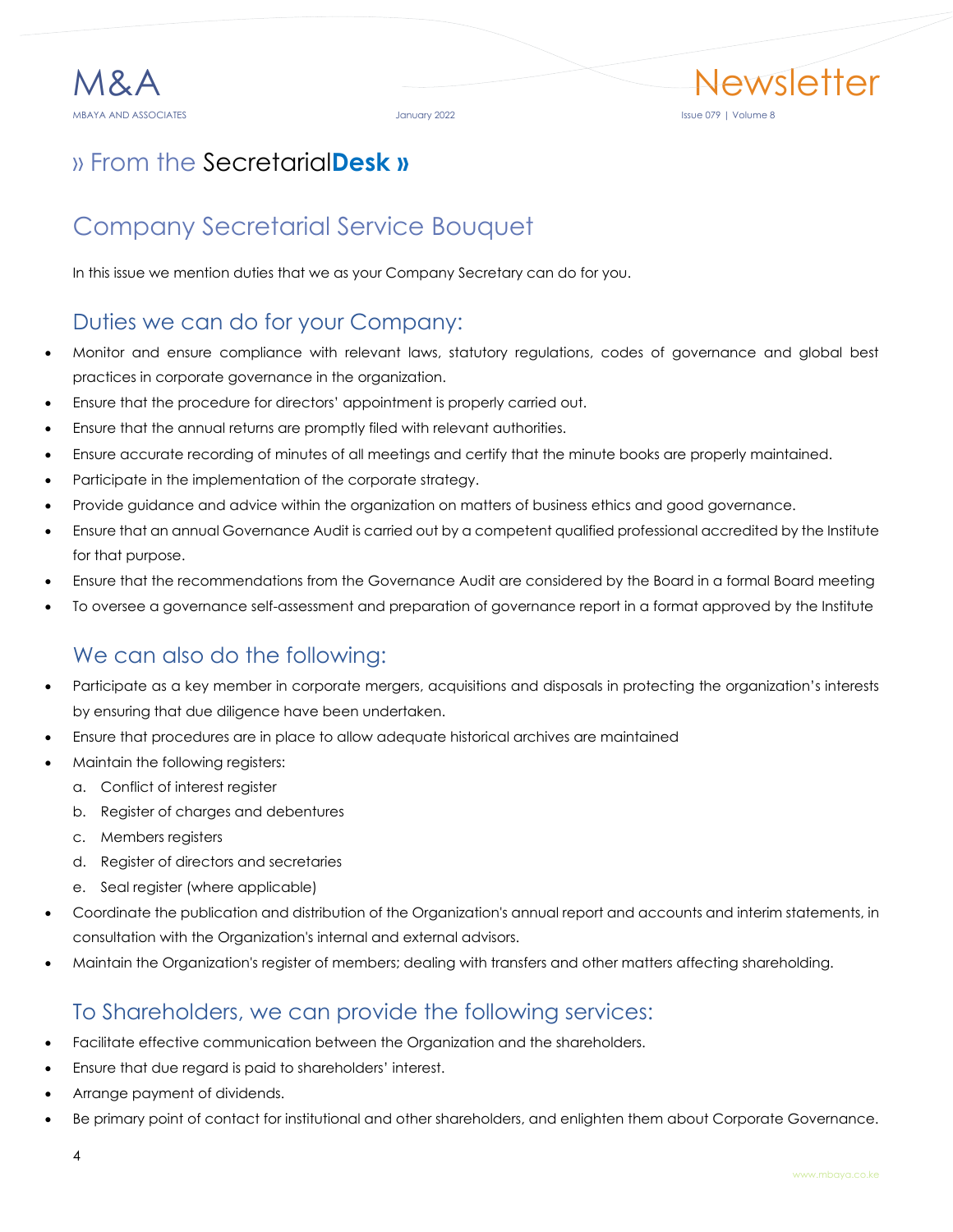

- Ensure that all shareholders are treated fairly and equally.
- Ensure that an Annual General Meeting is held in accordance with the requirements of the relevant statutory provisions and obtaining internal and external documentation for circulation to shareholders.
- Ensure that the voting process is carried our correctly.

### Get in touch

To enjoy these services, feel free to get in touch with us at **darlyn@mbaya.co.ke**